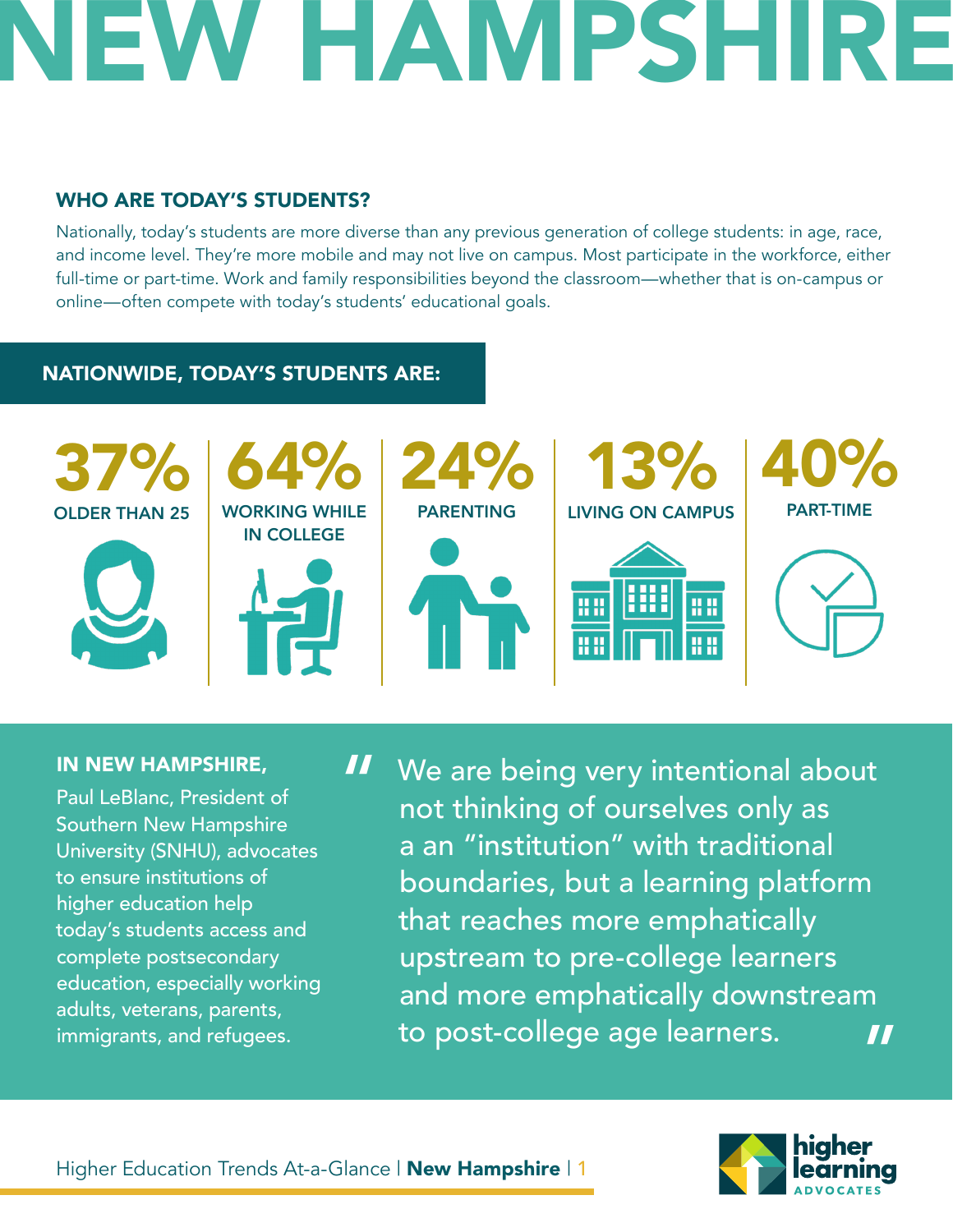## EW HAMPSH

### SNAPSHOT: How do New Hampshire's numbers stack up?

To better understand how New Hampshire compares to the national higher education landscape, look to the data below detailing trends in enrollment, federal student aid, tuition and fees, earnings, and attainment comparing national and state level data.



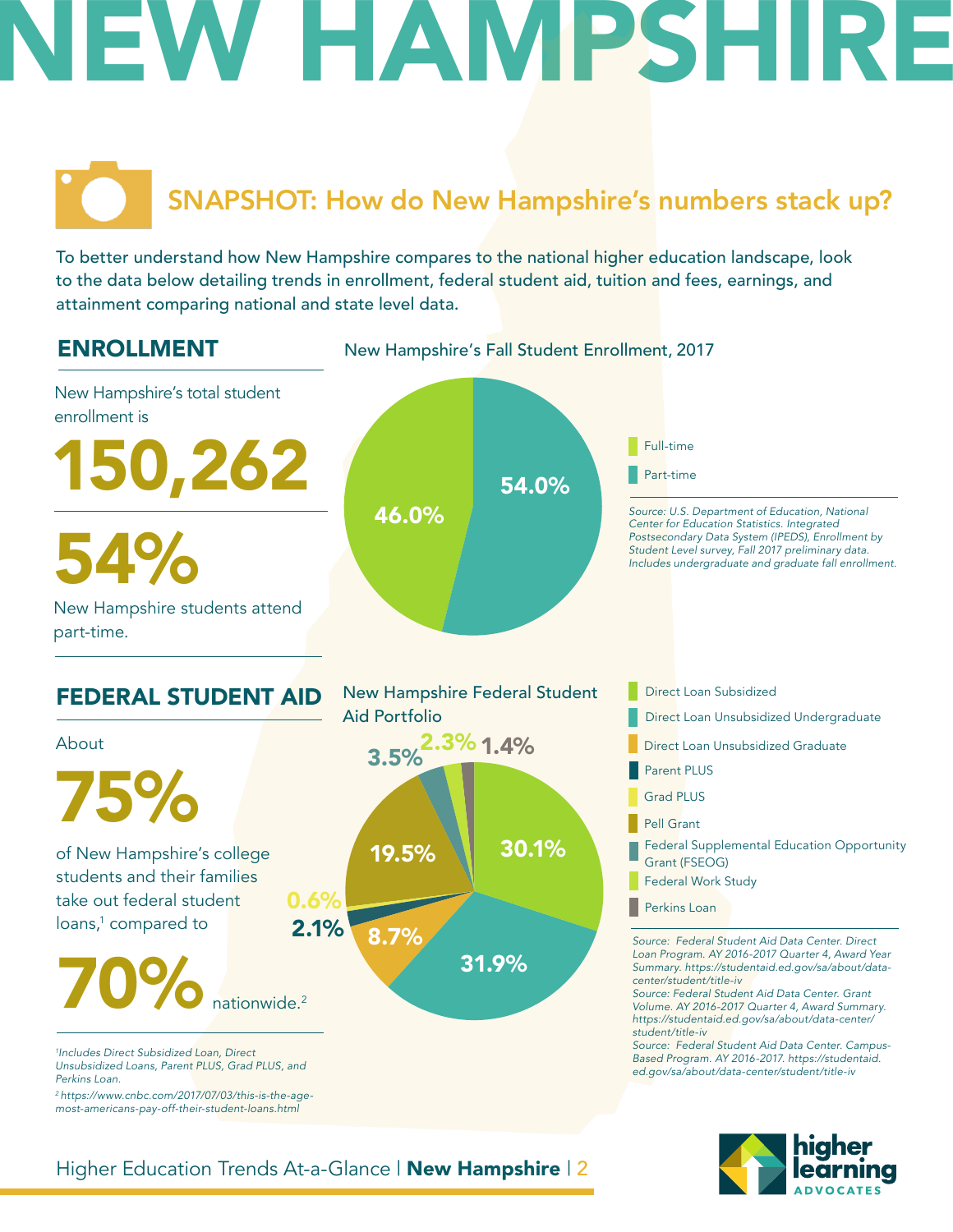## W HAMPSH

### SNAPSHOT: How do New Hampshire's numbers stack up?

### TUITION & FEES

New Hampshire's institutions of higher education tuition & fees are above the national average.

*Source: College Board. Trends in College Pricing 2018. Figure 5 and 6. https://trends.collegeboard. org/college-pricing*

*Source: College Board. Average Tuition and Fees and Room and Board in Current Dollars, 2017-18 and 2018-19.*

*https://trends.collegeboard.org/college-pricing/* figures-tables/average-published-undergraduate*charges-sector-2018-19*

### ATTAINMENT

In 2016-2017, below-average rates of New Hampshire students obtained associate's degrees and certificates compared to the rest of the nation, but New Hampshire students obtained bachelor's degrees above the national average.

*Source: U.S. Department of Education, National Center for Education Statistics. Integrated Postsecondary Education Data System (IPEDS), Completions Survey by Gender, 2016-2017 academic year. Source: Ginder, S.A., Kelly-Reid, J.E., and Mann, F.B. (2018). Postsecondary Institutions and Cost of Attendance in 2017– 18; Degrees and Other Awards Conferred, 2016–17; and 12-Month Enrollment, 2016–17: First Look (Provisional Data) (NCES 2018-060rev). U.S. Department of Education. Washington, DC: National Center for Education Statistics. Retrieved November 2018 from https://nces.ed.gov/pubs2018/2018060REV.pdf* Note: Certificates only include less than one year and at *least one year but less than 4 years.* 

#### Average Tuition & Fees | 2018-2019



### Percentage of Degrees & Certificates Awarded | 2016-2017



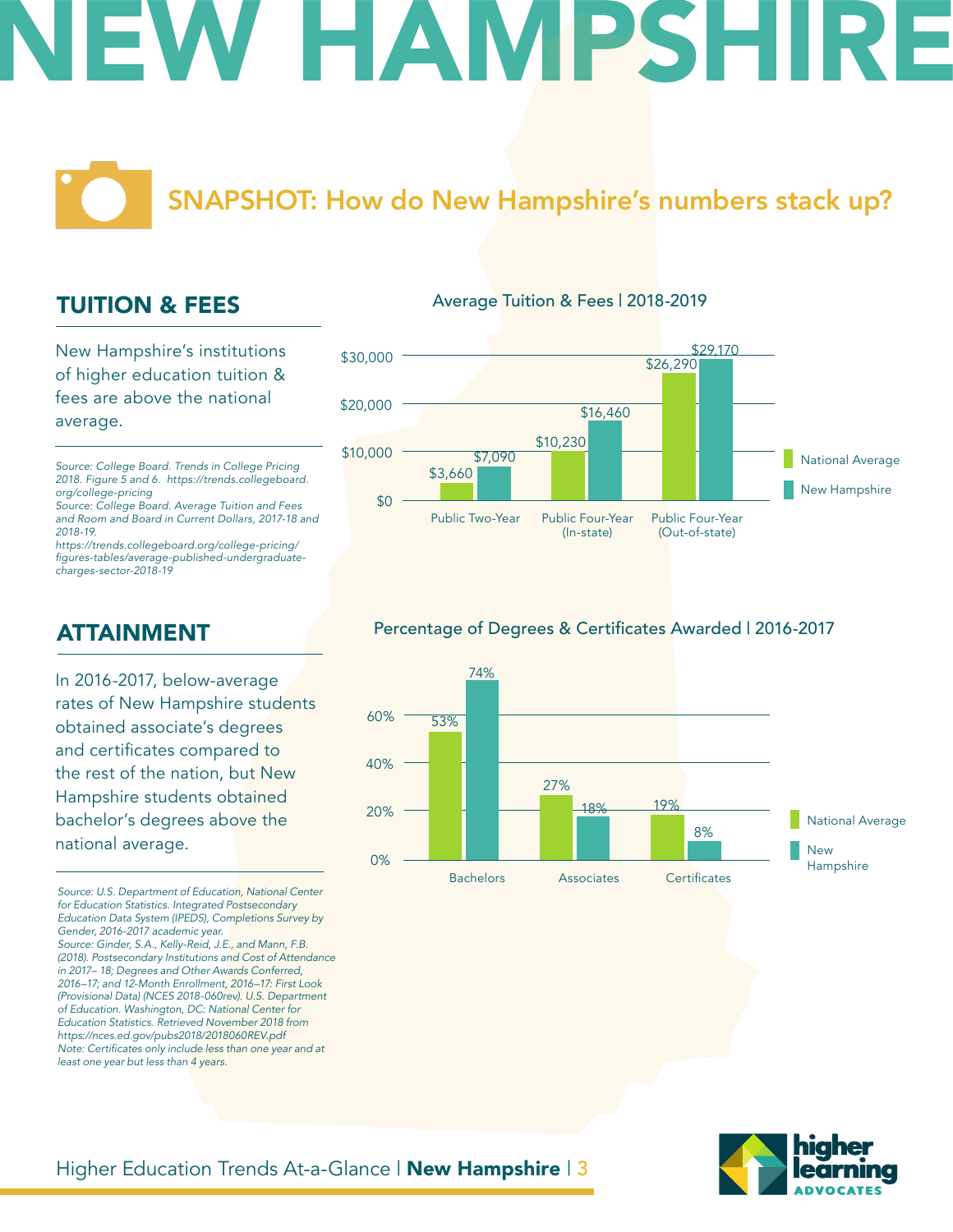## EW HAMPSHIRE

SNAPSHOT: How do New Hampshire's numbers stack up?

### ATTAINMENT *continued*

New Hampshire Education Levels for Residents Ages 25-64

As of February 2019,

**51.2%** 14.4%

of New Hampshire residents ages 25-64 have obtained a certificate or postsecondary degree.

NATIONALLY,

47.6%

of Americans ages 25-64 have obtained a certificate or postsecondary degree.3





### Percentage of New Hampshire Residents Ages 25-64 with at least an Associate's Degree by Race



*Source: Lumina Foundation. A Stronger Nation. February 26, 2019. http://strongernation.luminafoundation.org/ report/2019/#state/NH*



<sup>3</sup>*http:///strongernation.luminafoundation.org/ report/2019/#state/NH*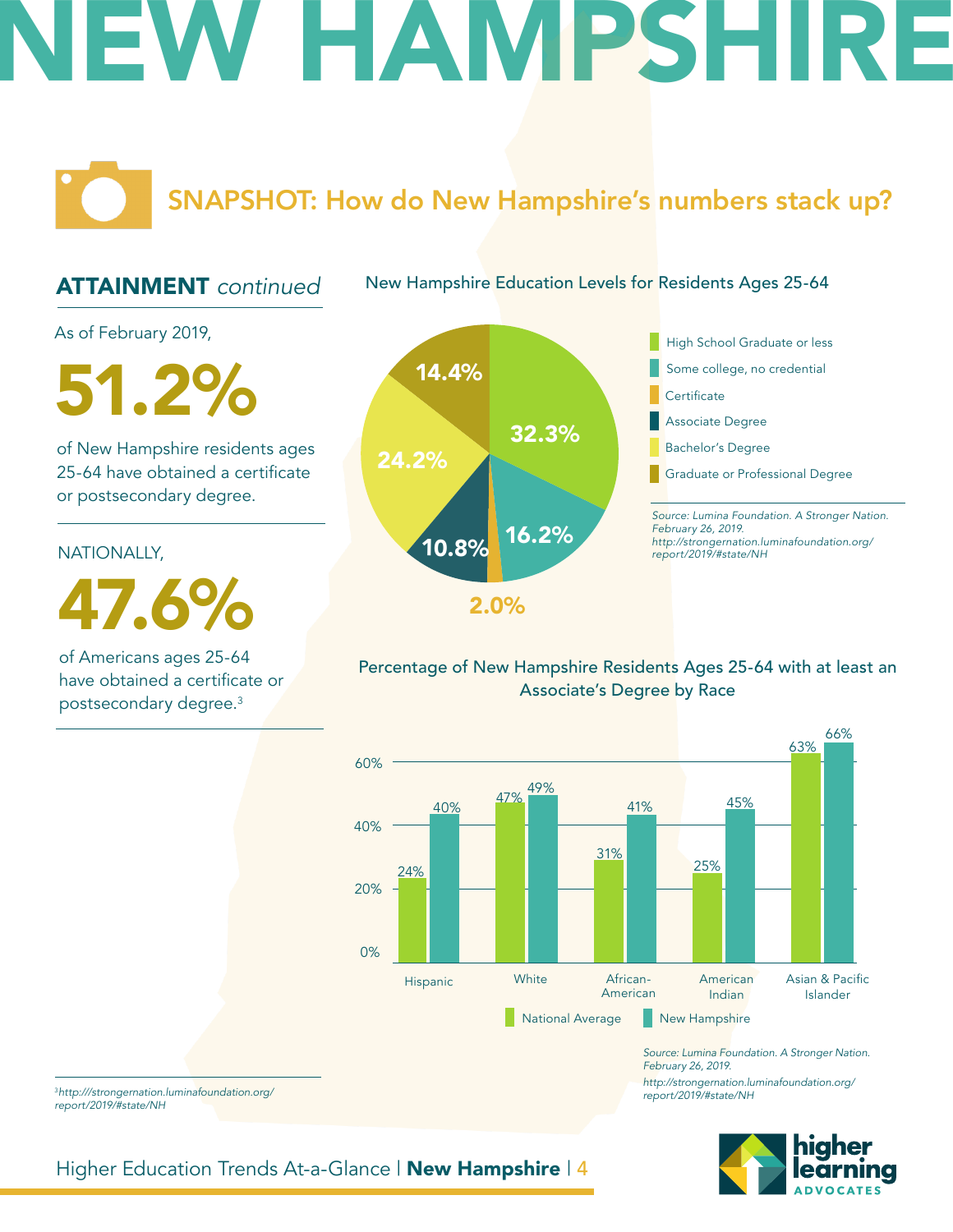# W HAMPSH

### SNAPSHOT: How do New Hampshire's numbers stack up?

### EARNINGS AND EMPLOYMENT

Americans who earn a postsecondary degree or credential higher earnings potential.

*Source: Georgetown University Center for Education*  and Workforce. Certificates: Gateway to Gainful *Employment and College Degrees. https://cew.* georgetown.edu/cew-reports/certificates/

New Hampshire workers with higher levels of postsecondary attainment have more earning power than their peers with less than a bachelor's degree. The median earnings of New Hampshire residents is above the national average.

*Source: U.S. Census Bureau, Earnings in the Past 12 Months, 2012-2016 American Community Survey 5-Year Estimates.* https://factfinder.census.gov/faces/tableservices/

*jsf/pages/productview.xhtml?pid=ACS\_09\_5YR\_ S1501&prodType=table*

### The majority of jobs nationwide in 2020 will require education beyond high school.

*Source: Anthony P. Carnevale, Nicole Smith, and Jeff Strohl. Georgetown Center for Education and Workforce. Recovery: Job Growth and Education Requirements through 2020. June 26, 2013. https://cew.georgetown.edu/cew-reports/ recovery-job-growth-and-education-requirementsthrough-2020/*

### National Average Earnings of U.S. Workers By Educational Attainment



### Median Earnings by Educational Attainment for New Hampshire Residents Aged 25 and Over



#### Percentage of Jobs that will Require Postsecondary Education by 2020